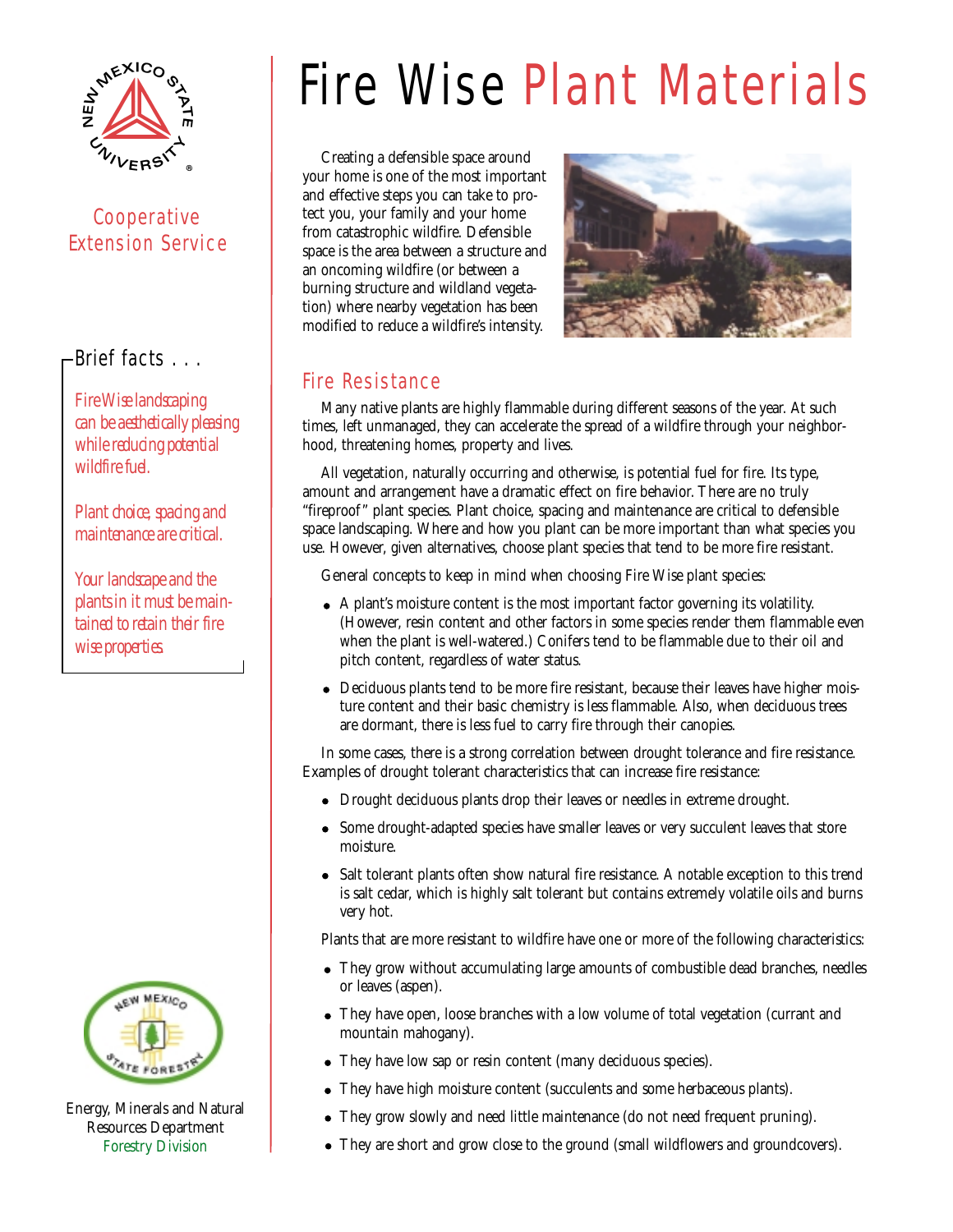They can reestablish following a fire, reducing relandscaping costs (aspen, New  $\bullet$ Mexico locust).

Some additional tips to follow when planning a Fire Wise landscape include:

- Landscape according to the recommended defensible-space zones. The plants nearest  $\bullet$ your home should be more widely spaced and smaller than those farther away.
- Plant in small, irregular clusters and islands, not in large masses.  $\bullet$
- Break up the continuity of the vegetation (fuel) with decorative rock, gravel and step- $\bullet$ ping stone pathways. This will help modify fire behavior and slow its spread across your property.
- Plant a variety of types and species. Besides being aesthetically pleasing, this will help  $\bullet$ ensure a healthier ecosystem by reducing insects and diseases. A healthy, vigorous landscape can better resist catastrophic fires than unhealthy ones with insect and disease problems.
- In the event of drought and water rationing, prioritize the plants you wish to save. Provide supplemental water to those nearest your home. If you want to use "gray water," you need a separate cesspool, and your wastewater recycling system must have a permit and be approved by the New Mexico Environment Department.
- Mulch to conserve moisture and reduce weed growth. Mulch can be organic (wood  $\bullet$ chips or small bark pieces) or inorganic (gravel or rock). Avoid pine bark, thick layers of pine needles or other materials that can easily carry fire.

#### Don t Forget Maintenance

A landscape is a dynamic, constantly changing system. Plants considered "fire resistant" and that have low fuel volumes can lose these characteristics over time. Your landscape and the plants in it must be maintained to retain their Fire Wise properties.

- Be aware of the growth habits of plants on your land and the changes that occur seasonally. Stay ahead of the need to reduce fuel volumes and break up fuel continuity.
- Remove annual, herbaceous plants after they have gone to seed or when the stems dry out.
- Rake up and dispose of litter as it builds up over the season.  $\bullet$
- Mow or trim grasses to a low height within your defensible space. Keep grass shortest in the inner part of your defensible space and no more than 6 inches high in the outer portions. This is especially important as they begin to cure and dry.
- Remove plant parts damaged by snow, wind, frost, insect or disease.
- Timely pruning is critical. It not only reduces fuel volume, but also maintains healthier  $\bullet$ plants with more succulent, vigorous growth.

*This publication is based on and borrowed heavily from a publication by Chuck Dennis of the Colorado State Forest Service, Colorado State University. Thanks to our neighbors to the north.*

#### For more information on . . .

*Wildland fire. Check out the Southwest Area World Wide Web page at www. fs.fed.us/r3/fire/* 

*Wildland urban interface issues and recommendations on creating defensible space. Find good information at www.colostate. edu/Depts/CSFS/fire/ interface.htm*

*Wildland urban interface issues, go to www.firewise.org*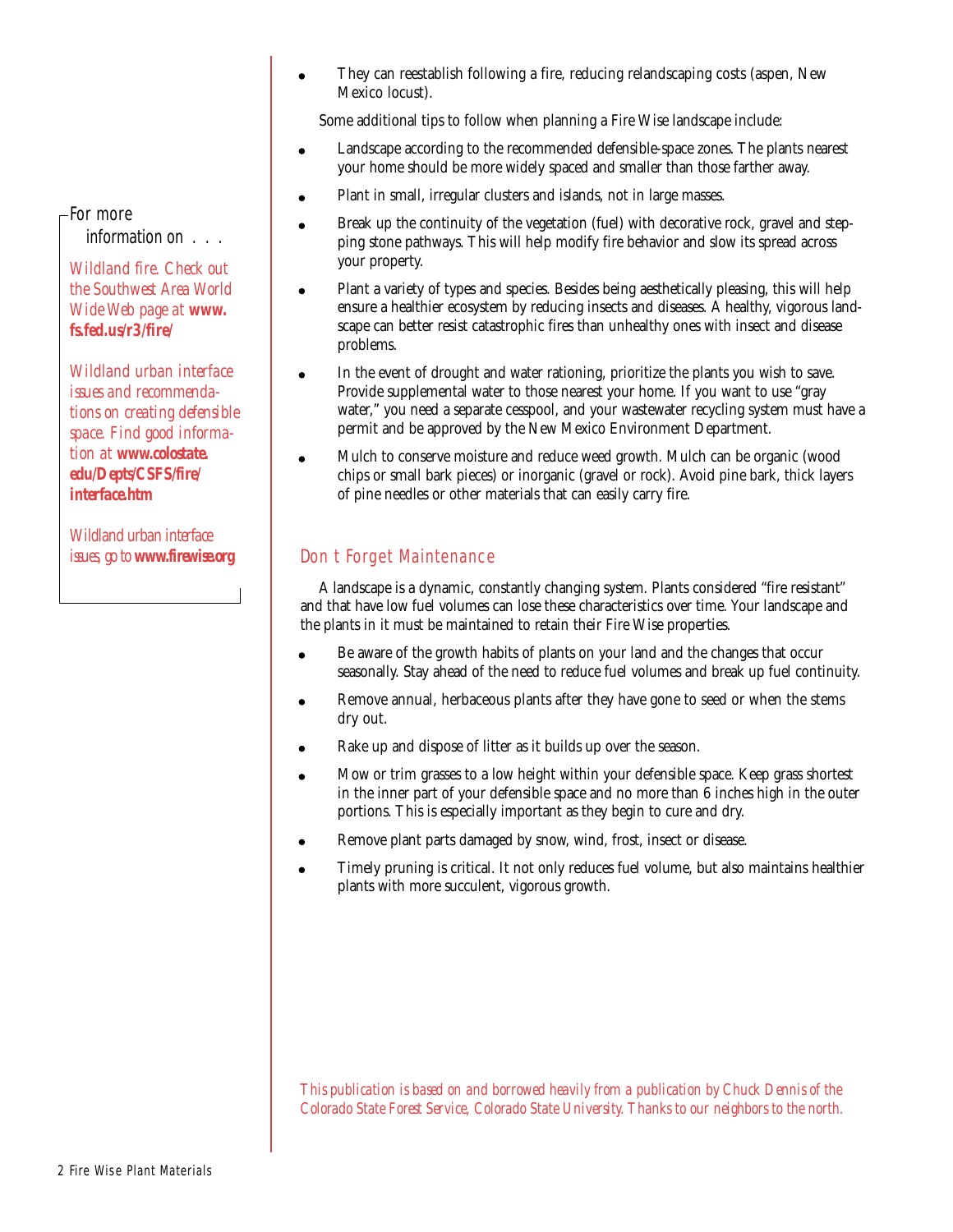| <b>Scientific Name</b>                    | <b>Common Name</b>                         | Appr.<br><b>Water</b><br><b>Needs</b> | Sun/<br><b>Shade</b><br>Pref. | Appr.<br><b>Mature</b><br>Height<br>(feet) | 4                             | $\mathbf 5$              | 6           | <b>Elevation</b><br>$(1.000 \text{ feet})$<br>7 | 8                  | $9+$                     | Appr.<br><b>Bloom</b><br>Month |
|-------------------------------------------|--------------------------------------------|---------------------------------------|-------------------------------|--------------------------------------------|-------------------------------|--------------------------|-------------|-------------------------------------------------|--------------------|--------------------------|--------------------------------|
| Acer glabrum                              | Rocky Mountain maple                       | $M-H$                                 | S/PS/Sh                       | $6 - 10$                                   | N                             | ?                        | Y           | Y                                               | Y                  | Y                        | n/a                            |
| Acer grandidentatum                       | Big-tooth maple                            | M-H                                   | S/PS                          | $10 - 20$                                  | $\overline{\mathcal{L}}$      | Y                        | Y           | Y                                               | Y                  | $\overline{\mathcal{L}}$ | n/a                            |
| Alnus oblongifolia                        | NM or Arizona alder                        | H                                     | S/PS                          | $50 - 60$                                  | ?                             | Y                        | Y           | Y                                               | Y                  | ?                        | n/a                            |
| Alnus tenuifolia                          | Thin-leaf alder                            | H                                     | S/PS                          | $10 - 20$                                  | ?                             | Y                        | Y           | Y                                               | Y                  | Y                        | n/a                            |
| Amelanchier alnifolia                     | Saskatoon alder-leaf                       |                                       |                               |                                            |                               |                          |             |                                                 |                    |                          |                                |
|                                           | serviceberry                               | $L-M$                                 | S                             | $6 - 15$                                   | Y                             | Y                        | Y           | Y                                               | Y                  | Y                        | Apr-May                        |
| Amelanchier utahensis                     | Utah serviceberry                          | VL-M                                  | S                             | $5 - 10$                                   | ?                             | Y                        | Y           | Y                                               | $\ddot{?}$         | $\mathbf N$              | May                            |
| Betula occidentalis                       | Water birch                                | H                                     | S/PS                          | $6 - 10$                                   | ?                             | Y                        | Y           | Y                                               | Y                  | $\overline{\cdot}$       | n/a                            |
| Celtis reticulata                         | Netleaf hackberry                          | $L-M$                                 | S                             | $10 - 20$                                  | Y                             | Y                        | Y           | Y                                               | $\overline{\cdot}$ | N                        |                                |
| Cercis canadensis                         | Redbud tree                                | M                                     | S                             | $5 - 15$                                   | Y                             | Y                        | Y           | $\ddot{.}$                                      | N                  | N                        | Apr                            |
| Chilopsis linearis                        | Desert willow                              | $L-M$                                 | S/PS                          | $6 - 20$                                   | Y                             | Y                        | Y           | $\ddot{?}$                                      | $\ddot{?}$         | N                        | May-Aug                        |
| Crataegus erythropoda                     | Red hawthorn                               | M-H                                   | S/PS                          | $6 - 8$                                    | $\mathbf N$                   | $\overline{\mathcal{L}}$ | Y           | Y                                               | Y                  | $\ddot{?}$               | May                            |
| Crataegus rivularis                       | River hawthorn                             | H                                     | S/PS                          | $8 - 10$                                   |                               |                          | Y           | Y                                               | Y                  | $\ddot{.}$               | May                            |
| Forestiera neomexicana                    | New Mexico olive                           | $L-M$                                 | S/PS                          | $10 - 20$                                  | Y                             | Y                        | Y           | Y                                               | $\overline{\cdot}$ | N                        | n/a                            |
| Fraxinus anomala                          | Singleleaf ash                             | M-H                                   | S/PS                          | $10 - 20$                                  | Y                             | Y                        | Y           | $\overline{\mathcal{L}}$                        | N                  | N                        | n/a                            |
| Fraxinus cuspidata                        | Flowering (or fragrant) ash                | $\mathbf M$                           | S/PS                          | $10-15$                                    | ?                             | Y                        | Y           | Y                                               | $\ddot{?}$         | N                        | Apr-May                        |
| Fraxinus velutina                         | Velvet ash                                 | M                                     | S/PS                          | $20 - 30$                                  | $\overline{\mathcal{E}}$      | Y                        | Y           | Y                                               | Y                  | N                        | n/a                            |
| Juglans major                             | Arizona walnut                             | $M-H$                                 | S                             | $20 - 40$                                  | $\overline{\mathcal{L}}$      | Y                        | Y           | Y                                               | Y                  | N                        | n/a                            |
| Juglans minor                             | Little walnut                              | М                                     | S                             | $10 - 20$                                  | Y                             | Y                        | Y           | Y                                               | $\ddot{?}$         | N                        | n/a                            |
| Mahonia trifoliata                        | Algerita                                   | L                                     | S                             | $6 - 8$                                    | Y                             | Y                        | Y           | Y                                               | $\ddot{?}$         | $\ddot{?}$               | May-Jun                        |
| Mahonia haematocarpa                      | Red Mahonia                                | L                                     | S                             | $6 - 10$                                   | Y                             | Y                        | Y           | Y                                               | $\ddot{?}$         | $\ddot{.}$               | May-Jun                        |
| Platanus wrightii                         |                                            | M-H                                   | S                             | $20 - 80$                                  | $\overline{\mathcal{L}}$      | Y                        | Y           | Y                                               | Y                  | ?                        | n/a                            |
|                                           | Arizona sycamore<br>Narrow-leaf cottonwood | $M-H$                                 | S                             | $30-90$                                    | $\overline{\mathcal{L}}$      | Y                        | Y           | Y                                               | Y                  | Y                        |                                |
| Populus angustifolia                      |                                            | $M-H$                                 | S                             | $30-90$                                    | $\overline{\mathcal{L}}$      | Y                        | Y           | Y                                               | Y                  | $\ddot{.}$               | n/a                            |
| Populus sargentii                         | Plains cottonwood                          | M-H                                   | S                             | 30-90                                      | Y                             | Y                        | Y           | Y                                               | $\ddot{?}$         | $\overline{\mathcal{E}}$ | n/a<br>n/a                     |
| Populus wizlizenus<br>Populus tremuloides | Rio Grande cottonwood                      | $M-H$                                 | S                             | $20 - 40$                                  |                               |                          | $\mathbf Y$ | Y                                               | Y                  | Y                        |                                |
|                                           | Aspen                                      |                                       | S/PS                          |                                            |                               | Y                        | Y           | Y                                               | Y                  | ?                        | n/a                            |
| Prunus americana                          | American wild plum                         | M                                     |                               | $10 - 20$                                  | Y<br>$\overline{\mathcal{L}}$ | Y                        | Y           | Y                                               | Y                  | Y                        | Apr                            |
| Prunus emarginata                         | <b>Bitter</b> cherry                       | $L-M$                                 | S/PS<br>S/PS                  | $10 - 20$                                  | $\overline{\mathcal{E}}$      |                          | Y           |                                                 |                    |                          | May                            |
| Prunus virginiana                         | Western chokecherry                        | H                                     |                               | $10-30$                                    |                               | Y<br>Y                   |             | Y<br>Y                                          | Y                  | Y                        | Apr                            |
| Robinia neomexicana                       | New Mexico locust                          | $L-M$                                 | S/PS                          | $10 - 20$                                  | Y                             |                          | Y           |                                                 | Y                  | Y                        | Apr-Jun                        |
| Salix amygdaloides                        | Peachleaf willow                           | H                                     | S/PS                          | $30 - 60$                                  | Y                             | Y                        | Y           | Y                                               | Y                  | $\overline{\mathcal{E}}$ | n/a                            |
| Salix gooddingii                          | Goodding's black willow                    | H                                     | S/PS                          | 30-90                                      | Y                             | Y                        | Y           | Y                                               | $\ddot{?}$         | ?                        | n/a                            |
| Sambucus cerulea                          | New Mexico elder                           | M                                     | S-PS                          | $10-20$                                    | $\overline{\mathcal{L}}$      | Y                        | Y           | Y                                               | Y                  | ?                        | May-Jun                        |
| Sambucus mexicana                         | Mexican elder                              | M                                     | S-PS                          | $20 - 30$                                  | Y                             | Y                        | Y           | $\ddot{.}$                                      | $\mathbf N$        | N                        | May                            |
| Shepherdia argentea                       | Silver buffaloberry                        | M                                     | S/PS                          | $10-15$                                    | $\overline{\mathcal{L}}$      | Y                        | Y           | Y                                               | Y                  | ?                        | n/a                            |
| Syringa vulgaris                          | Common lilac                               | M                                     | S                             | $6 - 8$                                    | Y                             | $\mathbf Y$              | Y           | Y                                               | Y                  | Y                        | May                            |
| Yucca elata                               | Soaptree yucca                             | VL-L                                  | S                             | $3 - 15$                                   | Y                             | Y                        | Y           | Y                                               | N                  | N                        | Jun                            |

# Trees and Large Shrubs

**Water needs:**  $VL = very low$ ,  $L = low$ ,  $M = moderate$ ,  $H = high$ 

**Sun shade preference:**  $S = full sum$ ,  $PS = partial sum$ ,  $Sh = shade$ 

**Elevation in 1,000 feet:**  $Y = yes$ ,  $N = not recommended$ ,  $? = unknown or doubtful$ 

Approximate bloom month is an estimate based on observed flowering or from field guides

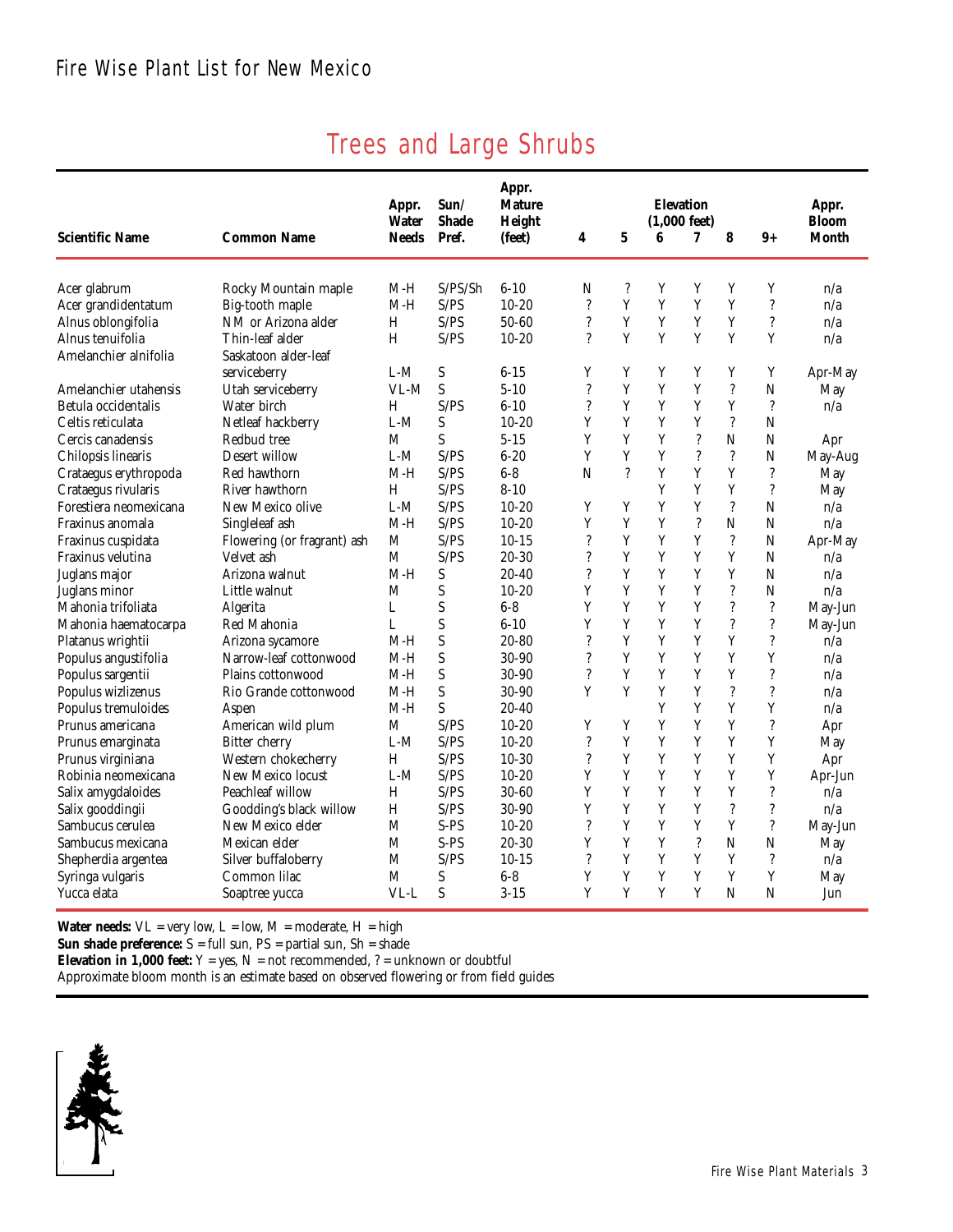| <b>Scientific Name</b>               | <b>Common Name</b>        | Appr.<br><b>Water</b><br><b>Needs</b> | Sun/<br><b>Shade</b><br>Pref. | Appr.<br><b>Mature</b><br>Height<br>(feet) | 4                        | $\bf{5}$                 | <b>Elevation</b><br>$(1,000 \text{ feet})$<br>6 | 7                        | 8                        | $9+$           | Appr.<br><b>Bloom</b><br>Month |
|--------------------------------------|---------------------------|---------------------------------------|-------------------------------|--------------------------------------------|--------------------------|--------------------------|-------------------------------------------------|--------------------------|--------------------------|----------------|--------------------------------|
| Agave parryi                         | Mescal                    | <b>VL</b>                             | S                             | $2 - 12$                                   | Y                        | Y                        | Y                                               | $\overline{\mathcal{E}}$ | ${\bf N}$                | N              | Jun-Aug                        |
| Aloysia Wrightii<br>or A. gratissima | Desert lavender           | $VL-L$                                | S                             | $3-6$                                      | Y                        | Y                        | Y                                               | $\overline{\mathcal{E}}$ | $\overline{N}$           | $\mathbf N$    | Jun-Aug                        |
| Amorpha fruticosa                    | False indigo, indigobush  | $M-H$                                 | S/PS                          | $2 - 3$                                    | Y                        | Y                        | Y                                               | Y                        | $\overline{\cdot}$       | N              | May-July                       |
| Arctostaphylos uva-ursi              | Kinnikinnick, bearberry   | $M-H$                                 | PS/Sh                         | $1 - 2$                                    | $\overline{\mathcal{L}}$ | $\ddot{?}$               | Y                                               | Y                        | Y                        | Y              |                                |
| Ceanothus fendleri                   | Buckbrush, Fendler        |                                       |                               |                                            |                          |                          |                                                 |                          |                          |                |                                |
|                                      | ceanothus                 | M                                     | S                             | $\boldsymbol{2}$                           | $\gamma$                 | Y                        | $\mathbf Y$                                     | Y                        | Y                        | Y              | May-Aug                        |
| Cercocarpus intricatus               | Dwarf mountain            |                                       |                               |                                            |                          |                          |                                                 |                          |                          |                |                                |
|                                      | mahogany                  | VL-L                                  | S                             | $4-6$                                      | ?                        | Y                        | Y                                               | Y                        | ?                        | N              | n/a                            |
| Cercocarpus montanus                 | Mountain mahogany         | $L-M$                                 | S/PS                          | $6-8$                                      | Y                        | Y                        | Y                                               | Y                        | $\ddot{?}$               | $\ddot{?}$     | n/a                            |
| Chrysothamnus spp.                   | Rabbitbrush               | VL-L                                  | S                             | $2 - 6$                                    | Y                        | Y                        | Y                                               | Y                        | Y                        | $\mathbf Y$    | Jul-Aug                        |
| Cornus stolonifera                   | Red osier dogwood         | H                                     | S/Sh                          | $4-6$                                      | Y                        | $\mathbf Y$              | Y                                               | Y                        | Y                        | $\mathbf Y$    | Jun-Jul                        |
| Fallugia paradoxa                    | Apache plume              | $VL-L$                                | S                             | $2 - 4$                                    | Y                        | Y                        | Y                                               | Y                        | $\ddot{?}$               | $\mathbf N$    | Jun-Oct                        |
| Fendlera rupicola                    | Cliff fendlerbush         | $L-M$                                 | S/PS                          | $4-6$                                      | $\gamma$                 | Y                        | Y                                               | Y                        | $\overline{\mathcal{L}}$ | $\overline{N}$ | May                            |
| Fendlerella utahensis                | Utah fendlerella          | $L-M$                                 | S                             | 3                                          | $\gamma$                 | Y                        | Y                                               | Y                        | Y                        | $\mathbf N$    | May                            |
| Holodiscus dumosus                   | Ocean spray, cliff or     |                                       |                               |                                            |                          |                          |                                                 |                          |                          |                |                                |
|                                      | rock spirea               | $L-M$                                 | S/PS                          | $\overline{4}$                             | Y                        | Y                        | Y                                               | Y                        | Y                        | Y              | Jun                            |
| Jamesia americana                    | <b>Waxflower</b>          | $M-H$                                 | S/Sh                          | $2 - 4$                                    | N                        | $\overline{\mathcal{L}}$ | Y                                               | Y                        | Y                        | Y              | Jun                            |
| Lonicera involucrata                 | Bush honeysuckle,         |                                       |                               |                                            |                          |                          |                                                 |                          |                          |                |                                |
|                                      | inkberry                  | $M-H$                                 | PS/Sh                         | $\overline{4}$                             | N                        | $\overline{\cdot}$       | ?                                               | Y                        | Y                        | Y              | Jun                            |
| Mahonia repens                       | Creeping grape holly      | $L-H$                                 | S/Sh                          | $1 - 2$                                    | Y                        | Y                        | $\mathbf Y$                                     | Y                        | $\mathbf Y$              | $\mathbf Y$    | Mar-May                        |
| Nolina microcarpa                    | <b>Beargrass</b>          | VL-L                                  | S                             | 3                                          | Y                        | Y                        | Y                                               | Y                        | Y                        | $\mathbf N$    | Jun                            |
| Opuntia imbricata                    | Cane cholla               | $VL-L$                                | S                             | $3 - 5$                                    | Y                        | Y                        | Y                                               | Y                        | $\overline{\mathcal{C}}$ | $\mathbf N$    | Apr                            |
| Opuntia lindheimeri                  | Cow tongue prickly pear   | $VL-L$                                | S                             | $3-6$                                      | Y                        | $\mathbf Y$              | Y                                               | $\ddot{?}$               | $\overline{N}$           | $\mathbf N$    | Apr                            |
| Opuntia phaeacantha                  | Purple-fruit prickly pear | $VL-L$                                | S                             | $1-3$                                      | Y                        | Y                        | Y                                               | Y                        | $\overline{\cdot}$       | $\ddot{?}$     | May                            |
| Penstemon ambiguus                   | Sand penstemon            | $VL-L$                                | S                             | $1-3$                                      | Y                        | Y                        | Y                                               | Y                        | N                        | $\mathbf N$    | Jun-Jul                        |
| Philadelphus microphyllus            | Little-leaf mock orange   | M                                     | S                             | $2 - 3$                                    | N                        | $\ddot{?}$               | Y                                               | Y                        | Y                        | $\mathbf Y$    | Jun                            |
| Physocarpus monogynus                | Mountain ninebark         | M                                     | S/Sh                          | $2 - 4$                                    | $\ddot{?}$               | Y                        | Y                                               | Y                        | Y                        | Y              | Jun                            |
| Potentilla fruticosa                 | Shrubby cinquefoil        | $\mathbf{M}$                          | S/PS                          | $2 - 3$                                    | $\ddot{.}$               | Y                        | Y                                               | Y                        | Y                        | Y              | May-Sep                        |
| Purshia tridentata                   | Antelope bitterbrush      | $L-M$                                 | S                             | $1-3$                                      | Y                        | Y                        | Y                                               | Y                        | $\overline{\mathcal{L}}$ | $\mathbf N$    | Jun-Aug                        |
| Ribes aureum                         | Golden currant            | M                                     | S/PS                          | $2 - 3$                                    | $\gamma$                 | Y                        | Y                                               | Y                        | $\ddot{?}$               | $\mathbf N$    | May                            |
| Rosa woodsii                         | Wood's wild rose          | M                                     | S/PS                          | $2 - 3$                                    | Y                        | Y                        | Y                                               | Y                        | Y                        | Y              | July                           |
| Shepherdia canadensis                | Russet buffaloberry       | $M-H$                                 | S                             | $5-6$                                      | N                        | $\ddot{?}$               | $\overline{\mathcal{L}}$                        | Y                        | Y                        | Y              | n/a                            |
| Symphoricarpos spp.                  | Snowberry                 | $M-H$                                 | S/PS                          | $2 - 3$                                    | $\ddot{?}$               | Y                        | Y                                               | Y                        | Y                        | Y              | n/a                            |
| Yucca baccata                        | Banana yucca              | $VL-L$                                | S                             | $2 - 3$                                    | Y                        | $\mathbf Y$              | Y                                               | Y                        | $\overline{N}$           | $\overline{N}$ | Jun                            |
| Yucca glauca                         | Great Plains yucca        | VL-L                                  | S                             | $2 - 3$                                    | $\gamma$                 | Y                        | Y                                               | Y                        | Y                        | N              | Jun                            |

## Shrubs

**Water needs:**  $VL = very low, L = low, M = moderate, H = high$ 

**Sun shade preference:** S = full sun, PS = partial sun, Sh = shade

**Elevation in 1,000 feet:**  $Y = yes$ ,  $N = not recommended$ ,  $? = unknown or doubtful$ 

Approximate bloom month is an estimate based on observed flowering or from field guides

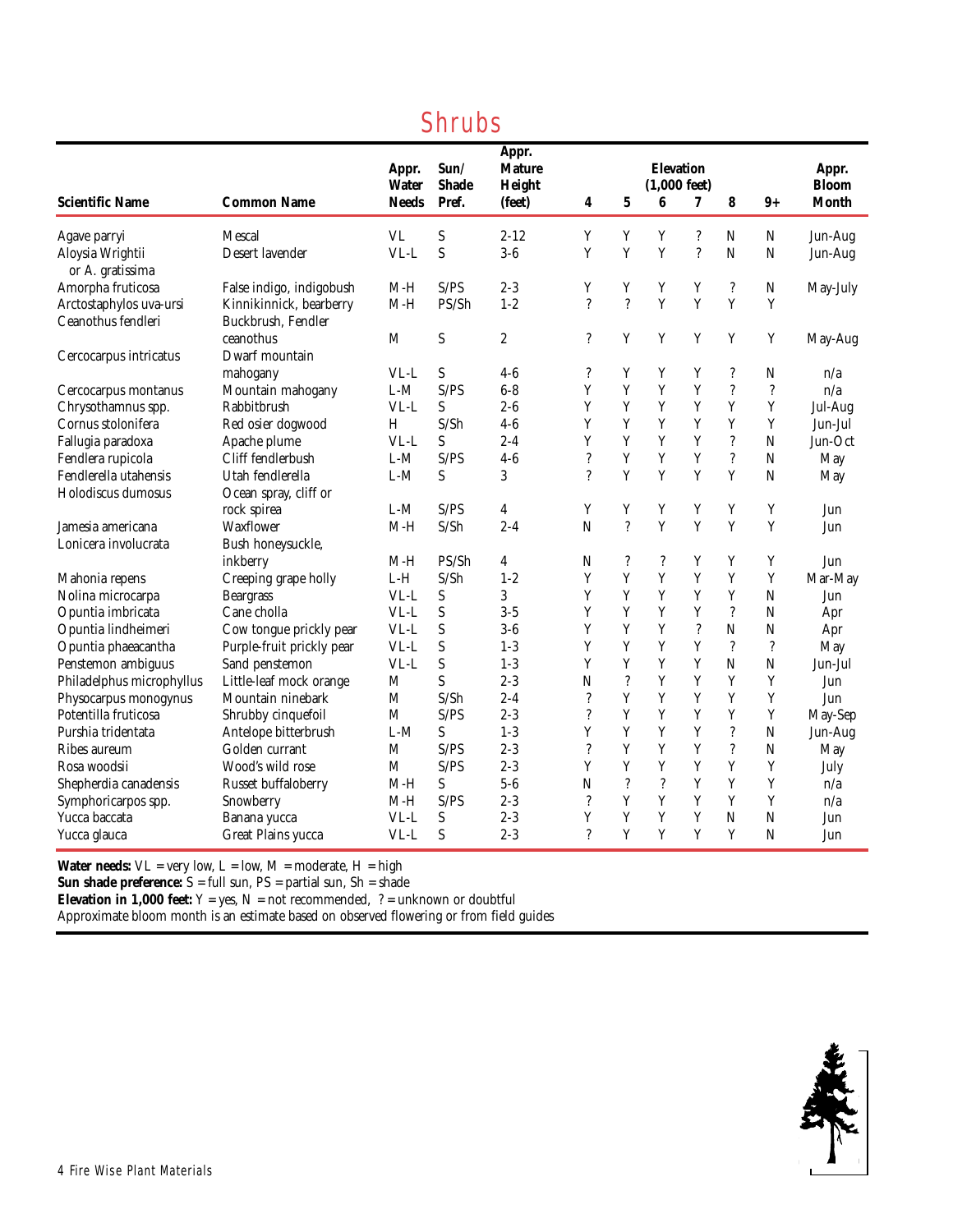## Flowers and Ground Covers

| <b>Scientific Name</b>     | <b>Common Name</b>       | Appr.<br><b>Water</b><br><b>Needs</b> | Sun<br><b>Shade</b><br>Pref. | Appr.<br><b>Mature</b><br>Height<br>(feet) | 4                        | $\bf 5$            | 6                        | <b>Elevation</b><br>$(1,000$ feet)<br>7 | 8           | $9+$                     | Appr.<br><b>Bloom</b><br><b>Month</b> |
|----------------------------|--------------------------|---------------------------------------|------------------------------|--------------------------------------------|--------------------------|--------------------|--------------------------|-----------------------------------------|-------------|--------------------------|---------------------------------------|
| Achillea lanulosa          | Western yarrow           | L-H                                   | S/PS                         | $1.5 - 2$                                  | Y                        | Y                  | Y                        | Y                                       | $\mathbf Y$ | Y                        | Jul                                   |
| Aconitum columbianum       | Monkshood                | $M-H$                                 | S                            | $\boldsymbol{2}$                           | Y                        | Y                  | Y                        | Y                                       | Y           | Y                        | Jun-Jul                               |
| Allium cernuum             | Nodding onion            | $L-H$                                 | S/PS                         | $\mathbf{1}$                               | N                        | Y                  | Y                        | Y                                       | Y           | Y                        | Jun                                   |
| Allium geyeri              | Wild onion               | $L-H$                                 | S/PS                         | $\mathbf{1}$                               | N                        | $\ddot{?}$         | Y                        | Y                                       | Y           | $\mathbf Y$              | Jun                                   |
| Anemone patens             | Pasque flower            | M                                     | S/PS                         | $\mathbf{1}$                               | N                        | Y                  | Y                        | Y                                       | Y           | $\mathbf Y$              | Mar                                   |
| Antennaria rosea           | Pink pussytoes           | $\mathbf{M}$                          | S/PS                         | $\epsilon$ .5                              | N                        | Y                  | Y                        | Y                                       | Y           | Y                        | Jun                                   |
| Aquilegia chrysantha       | Yellow columbine         | $M-H$                                 | S/PS                         | $1 - 2$                                    | Y                        | Y                  | Y                        | Y                                       | Y           | Y                        | Jul                                   |
| Aquilegia coerulea         | Blue columbine           | $M-H$                                 | S/PS                         | $1 - 2$                                    | Y                        | Y                  | Y                        | Y                                       | Y           | Y                        | Jun-Jul                               |
| Aquilegia desertorum       | Red columbine            | $M-H$                                 | S/PS                         | $1 - 2$                                    | Y                        | Y                  | Y                        | Y                                       | Y           | Y                        | Jun-Jul                               |
| Artemisia frigida          | Fringed sage             | $VL-M$                                | S                            | $1 - 1.5$                                  | Y                        | Y                  | Y                        | Y                                       | Y           | Y                        | n/a                                   |
| Aster laevis               | Smooth aster             | $L-H$                                 | S/PS                         | $1-3$                                      | Y                        | Y                  | Y                        | Y                                       | $\ddot{?}$  | $\ddot{?}$               | Aug-Sep                               |
| Calochortus spp.           | Mariposa lily            | $M-H$                                 | S                            | $.5 - 2$                                   | $\overline{\mathcal{L}}$ | Y                  | Y                        | Y                                       | Y           | N                        | Jul-Aug                               |
| Claytonia lanceolata       | Spring beauty            | M                                     | Sh                           | $.5 - 1.5$                                 | $\overline{\mathcal{L}}$ | Y                  | Y                        | Y                                       | Y           | ?                        | Apr                                   |
| Convallaria majalis        | Lily of the valley       | H                                     | Sh                           | .5                                         | N                        | Y                  | Y                        | Y                                       | Y           | $\ddot{?}$               | May                                   |
| Delphinium spp.            | Delphinium               | $M-H$                                 | S/PS                         | $.5-3$                                     | Y                        | Y                  | Y                        | Y                                       | Y           | $\mathbf Y$              | Jun-Jul                               |
| Echinacea purpurea         | Purple coneflower        | M                                     | S                            | $2 - 3$                                    | Y                        | Y                  | Y                        | Y                                       | Y           | Y                        | Jul-Aug                               |
| Epilobium angustifolium    | Fireweed                 | H                                     | S/PS                         | 3                                          | N                        | $\overline{\cdot}$ | Y                        | Y                                       | Y           | Y                        | Jul-Aug                               |
| Erigeron flagellaris       | <b>Trailing fleabane</b> | $L-M$                                 | S                            | <1                                         | $\ddot{.}$               | $\mathbf Y$        | Y                        | Y                                       | $\ddot{?}$  | $\mathbf N$              | Jun-Jul                               |
| Erysimum asperum           | Western wallflower       | M                                     | S/PS                         | $1 - 2$                                    | $\gamma$                 | Y                  | Y                        | Y                                       | Y           | $\mathbf N$              | Jun-Jul                               |
| Gaillardia pulchella       | <b>Blanket flower</b>    | $L-M$                                 | $\boldsymbol{\mathsf{S}}$    | $1 - 2$                                    | Y                        | Y                  | Y                        | Y                                       | Y           | $\mathbf N$              | Jul-Sep                               |
| Gallium boreale            | Northern bedstraw        | M-H                                   | Sh                           | <1                                         | N                        | Y                  | Y                        | Y                                       | Y           | Y                        | May                                   |
| Geranium caespitosum       | Wild geranium            | M                                     | Sh/PS                        | $\overline{c}$                             | N                        | Y                  | Y                        | Y                                       | Y           | Y                        | May-Oct                               |
| Gmapthalium spp.           | Everlasting              | M                                     | S/PS                         | $.5 - 2$                                   | $\boldsymbol{\eta}$      | Y                  | Y                        | Y                                       | Y           | $\overline{\mathcal{L}}$ | Aug                                   |
| Helianthella quinquinervis | Aspen sunflower,         |                                       |                              |                                            |                          |                    |                          |                                         |             |                          |                                       |
|                            | 5-nerved wood sunflower  | M                                     | S                            | $\mathbf{1}$                               | N                        | $\overline{\cdot}$ | $\overline{\mathcal{L}}$ | Y                                       | Y           | Y                        | Jun                                   |
| Helianthus maximiliani     | Maximilian sunflower     | $M-H$                                 | S/PS                         | $2 - 5$                                    | $\overline{\mathcal{L}}$ | Y                  | Y                        | Y                                       | Y           | $\ddot{.}$               | Aug                                   |
| Heuchera spp.              | Coral bells              | M-H                                   | Sh/PS                        | $1 - 2$                                    | N                        | $\mathbf Y$        | Y                        | Y                                       | $\mathbf Y$ | $\mathbf Y$              | Jun-Jul                               |
| Ipomopsis aggregata        | Scarlet gilia            | M                                     | S/PS                         | $1-3$                                      | N                        | Y                  | Y                        | Y                                       | Y           | Y                        | Jun-Jul                               |
| Iris germanica             | <b>Bearded</b> iris      | $L-M$                                 | S/PS                         | $1-3$                                      | Y                        | Y                  | Y                        | Y                                       | Y           | Y                        | Apr-Jun                               |
| Iris missouriensis         | Wild iris                | $M-H$                                 | S                            | $2 - 3$                                    | N                        | $\ddot{?}$         | Y                        | Y                                       | Y           | Y                        | Jun                                   |
| Lavendula spp.             | Lavender                 | $L-M$                                 | S                            | $1 - 2$                                    | Y                        | Y                  | Y                        | Y                                       | Y           | $\mathbf Y$              | Jun-Nov                               |
| Lesquerella fendleri       | Fendler bladderpod       | VL-L                                  | S                            | $\overline{.5}$                            | Y                        | Y                  | Y                        | Y                                       | N           | $\mathbf N$              | May                                   |
| Leucocrinum montanum       | Sand lily                | $L-M$                                 | S                            | <1                                         | Y                        | Y                  | Y                        | Y                                       | $\ddot{?}$  | $\overline{\cdot}$       | May                                   |
| Liatris punctata           | Dotted gayfeather        | VL/L                                  | S                            | $1 - 2$                                    | Y                        | Y                  | Y                        | Y                                       | Y           | $\mathbf Y$              | Aug-Oct                               |
| Linum lewisii              | Blue flax                | L-H                                   | S/PS                         | $1 - 2$                                    | Y                        | Y                  | Y                        | Y                                       | Y           | Y                        | May-Sep                               |
| Mertensia fransiscana      | Fransiscan bluebells     | $M-H$                                 | Sh/PS                        | $1 - 2$                                    | $\overline{N}$           | $\overline{N}$     | $\overline{\mathcal{L}}$ | Y                                       | Y           | Y                        | Jun-Jul                               |
| Mimulus guttatus           | Yellow monkey flower     | H                                     | Sh                           | $\mathbf{1}$                               | $\gamma$                 | $\gamma$           | Y                        | Y                                       | Y           | Y                        | Jun-Jul                               |

Water needs:  $VL = very low$ ,  $L = low$ ,  $M = moderate$ ,  $H = high$ 

**Sun shade preference:**  $S = full sun$ ,  $Sh = shade$ ,  $PS = partial sun$ 

**Elevation in 1,000 feet:**  $Y = yes$ ,  $N = not recommended$ ,  $? = unknown or doubtful$ 

Approximate bloom month is an estimate based on observed flowering or from field guides.

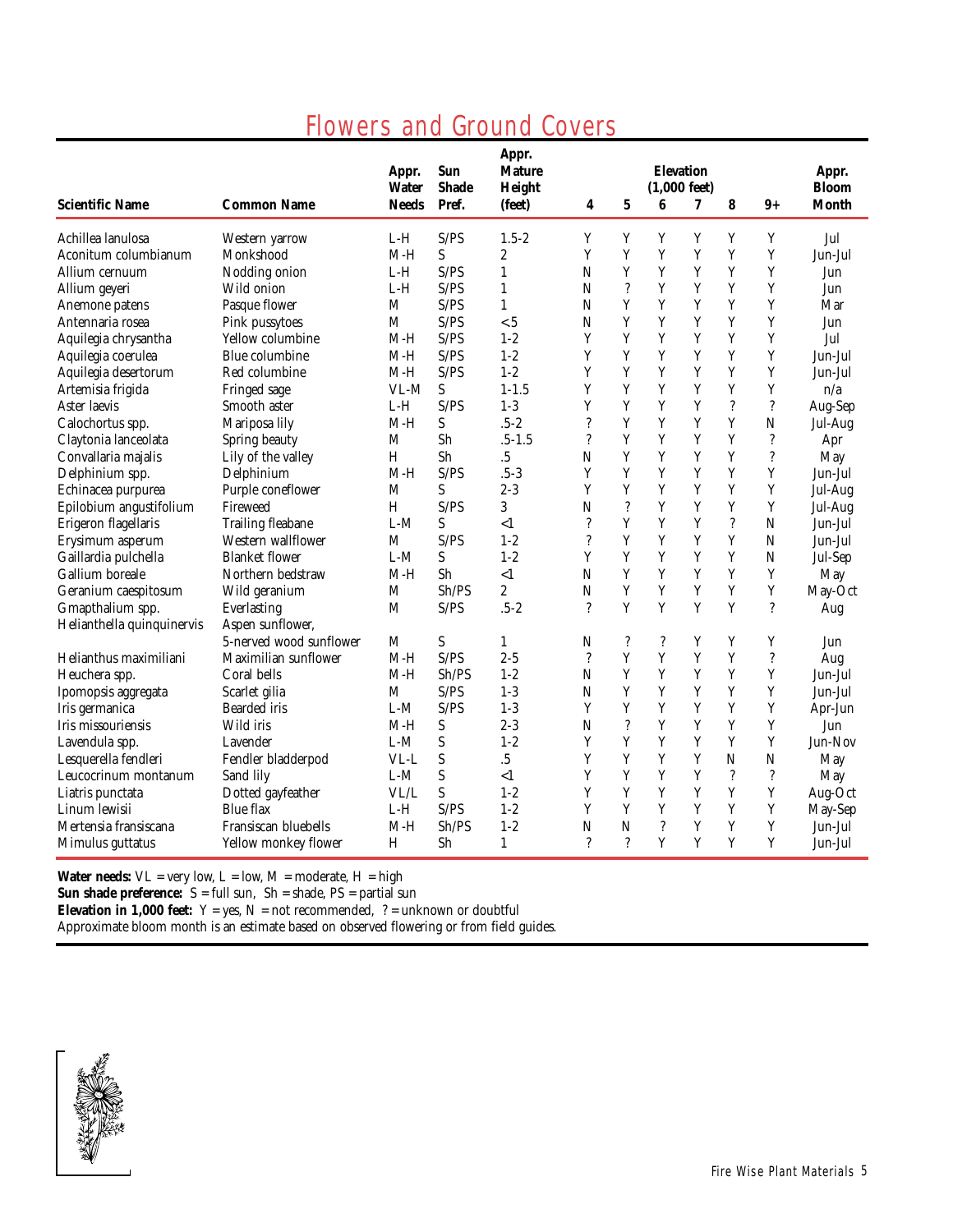## Flowers and Ground Covers (continued)

|                                                  |                            | Appr.<br>Water | Sum/<br><b>Shade</b> | Appr.<br><b>Mature</b><br>Height |                          | <b>Elevation</b><br><b>Bloom</b><br>$(1,000$ feet) |            |                          |                          |                          |              |  |  |
|--------------------------------------------------|----------------------------|----------------|----------------------|----------------------------------|--------------------------|----------------------------------------------------|------------|--------------------------|--------------------------|--------------------------|--------------|--|--|
| <b>Scientific Name</b>                           | <b>Common Name</b>         | <b>Needs</b>   | Pref.                | (feet)                           | 4                        | $\mathbf 5$                                        | 6          | 7                        | 8                        | $9+$                     | <b>Month</b> |  |  |
| Monarda fistulosa                                | Bergamot                   | $M-H$          | S/PS                 | $1 - 2$                          | N                        | Y                                                  | Y          | Y                        | Y                        | Y                        | Jul-Oct      |  |  |
| Oenothera caespitosa                             | Stemless evening primrose  | $L-M$          | S                    | $1 - 2$                          | Y                        | Y                                                  | Y          | Y                        | Y                        | Y                        | Jun-Aug      |  |  |
| Parthenocissus quinquifolia                      | Virginia creeper, woodbine | M              | S/PS                 | vine                             | Y                        | Y                                                  | Y          | Y                        | Y                        | $\mathbf Y$              | n/a          |  |  |
| Penstemon alamosensis                            | Alamo penstemon            | VL-L           | S/PS                 | $1-3$                            | Y                        | Y                                                  | Y          | $\ddot{?}$               | $\ddot{?}$               | $\mathbf N$              | Apr          |  |  |
| Penstemon angustifolius                          | Taperleaf penstemon        | VL-L           | S                    | $1 - 2$                          | $\ddot{.}$               | Y                                                  | Y          | Y                        | $\ddot{?}$               | $\mathbf N$              | May          |  |  |
| Penstemon barbatus                               | Scarlet penstemon          | $L-M$          | S/PS                 | $1-3$                            | $\ddot{.}$               | Y                                                  | Y          | Y                        | Y                        | $\ddot{?}$               | Jun          |  |  |
| Penstemon cobaea                                 | Foxglove penstemon         | L              | S                    | $1-4$                            | Y                        | $\mathbf Y$                                        | Y          | Y                        | $\ddot{?}$               | N                        | Jun          |  |  |
| Penstemon cardinalis                             | Cardinal penstemon         | $L-M$          | S/PS                 | $1 - 2$                          | N                        | $\ddot{?}$                                         | Y          | Y                        | Y                        | $\ddot{?}$               | Jun          |  |  |
| Penstemon eatonii                                | Eaton's firecracker        | $L-M$          | S/PS                 | $1-3$                            | $\overline{\mathcal{L}}$ | Y                                                  | Y          | Y                        |                          | $\overline{N}$           | Apr          |  |  |
| Penstemon neomexicanus                           | New Mexico penstemon       | L              | S/PS                 | $1 - 2$                          | $\ddot{.}$               | $\ddot{?}$                                         | Y          | Y                        | Y                        | $\overline{\cdot}$       | July         |  |  |
| Penstemon pinifolius                             | Pine-leaved penstemon      | $L-M$          | S/PS                 | $\overline{.5}$                  | $\gamma$                 | Y                                                  | Y          | Y                        | Y                        | $\ddot{?}$               | Jun          |  |  |
| Penstemon pseudospactabilis Perfoliate penstemon |                            | $VL-L$         | S/PS                 | $2 - 5$                          | $\overline{\mathcal{L}}$ | Y                                                  | Y          | Y                        | $\overline{\mathcal{C}}$ | $\mathbf N$              | Jun          |  |  |
| Penstemon palmeri                                | Palmer penstemon           | VL-L           | S/PS                 | $2 - 4$                          | Y                        | Y                                                  | Y          | $\overline{\mathcal{L}}$ | N                        | N                        | Jun          |  |  |
| Penstemon strictus                               | Purple mountain            |                |                      |                                  |                          |                                                    |            |                          |                          |                          |              |  |  |
|                                                  | penstemon                  | $L-M$          | S/PS                 | $1 - 2$                          | ?                        | Y                                                  | Y          | Y                        | Y                        | ?                        | Jun          |  |  |
| Penstemon superbus                               | Superb penstemon           | L              | S/PS                 | $2 - 5$                          | Y                        | Y                                                  | Y          | Y                        | $\ddot{?}$               | N                        | Apr          |  |  |
| Penstemon thurberi                               | Thurber penstemon          | L              | S                    | $1-3$                            | Y                        | Y                                                  | Y          | $\gamma$                 | N                        | N                        | Jun          |  |  |
| Penstemon whippleanus                            | Dusky penstemon,           |                |                      |                                  |                          |                                                    |            |                          |                          |                          |              |  |  |
|                                                  | Whipple penstemon          | M              | S/PS                 | $1 - 2$                          | N                        | N                                                  | $\ddot{?}$ | Y                        | Y                        | Y                        | Jul          |  |  |
| Phlox nana                                       | Santa Fe phlox             | L              | S/PS                 | $\leq$ 1                         | $\overline{\cdot}$       | Y                                                  | Y          | Y                        | Y                        | $\ddot{?}$               | Jun          |  |  |
| Phlox subulata                                   | Moss phlox                 | M              | S                    | < 5                              | Y                        | Y                                                  | Y          | Y                        | Y                        | Y                        | May          |  |  |
| Polemonium foliosissimum                         | Jacob's ladder             | H              | S/PS                 | $1 - 2$                          | N                        | Y                                                  | Y          | Y                        | Y                        | Y                        | May-Aug      |  |  |
| Potentilla thurberi                              | Red cinquefoil             | H              | S/PS                 | $1 - 2$                          | N                        | Y                                                  | Y          | Y                        | Y                        | $\mathbf N$              | Aug          |  |  |
| Ratibida columnifera                             | Prairie coneflower         | $L-M$          | S                    | 2                                | Y                        | Y                                                  | Y          | Y                        | Y                        | Y                        | Jul-Sep      |  |  |
| Rudbeckia laciniata                              | Cutleaf coneflower         | $M-H$          | S/PS                 | $2 - 3$                          | Y                        | Y                                                  | Y          | Y                        | Y                        | Y                        | Jul-Sep      |  |  |
| Salvia spp.                                      | Sage                       | $L-M$          | S/PS                 | $1-3$                            | Y                        | Y                                                  | Y          | Y                        | Y                        | Y                        | Jun          |  |  |
| Saxifraga spp.                                   | Saxifrage                  | $M-H$          | S/PS                 | $.5 - 1$                         | N                        | $\ddot{?}$                                         | Y          | Y                        | Y                        | $\mathbf Y$              | Jul-Aug      |  |  |
| Scutellaria drumondii                            | Scullcap                   | VL/L           | S/PS                 | .5                               | Y                        | Y                                                  | Y          | $\ddot{?}$               | $\mathbf N$              | $\mathbf N$              | Apr          |  |  |
| Sedum spp.                                       | Stonecrop                  | $L-M$          | S/PS                 | $1 - 1.5$                        | Y                        | Y                                                  | Y          | Y                        | Y                        | $\mathbf Y$              | Jul-Aug      |  |  |
| Sedum lanceolatum                                | Yellow stonecrop           | М              | S/PS                 | $.5\,$                           | Y                        | Y                                                  | Y          | Y                        | Y                        | Y                        | Jul-Aug      |  |  |
| Sempervivum sp.                                  | Hen and chicks             | $L-M$          | S/PS                 | $.5\,$                           | Y                        | Y                                                  | Y          | Y                        | Y                        | $\mathbf Y$              | n/a          |  |  |
| Senecio spartioides                              | Broom groundsel            | VL-L           | S                    | $2 - 3$                          | Y                        | Y                                                  | Y          | $\overline{\mathcal{L}}$ | N                        | $\overline{N}$           | Sep          |  |  |
| Solidago canadensis                              | Canada goldenrod           | $M-H$          | S                    | $2 - 3$                          | N                        | Y                                                  | Y          | Y                        | Y                        | $\ddot{?}$               | Jul-Aug      |  |  |
| Thalictrum fendleri                              | Fendler meadowrue          | H              | S/PS                 | $2 - 3$                          | N                        | $\ddot{?}$                                         | $\ddot{?}$ | Y                        | Y                        | Y                        | Jul-Aug      |  |  |
| Thermopsis gracilis                              | Golden pea                 | $M-H$          | S/PS                 | 1.5                              | N                        | Y                                                  | Y          | Y                        | Y                        | $\overline{\mathcal{L}}$ | May          |  |  |
| Tradescantia occidentalis                        | Western spiderwort         | М              | S/PS                 | 1.5                              | $\overline{\cdot}$       | Y                                                  | Y          | Y                        | Y                        | ?                        | Jun-Aug      |  |  |
| Thymus spp.                                      | Thyme                      | $L-M$          | S                    | < 5                              | Y                        | Y                                                  | Y          | Y                        | Y                        | $\mathbf Y$              | Apr          |  |  |
| Zinnia grandiflora                               | Rocky Mountain zinnia      | VL-L           | S                    | $.5\,$                           | Y                        | Y                                                  | Y          | $\gamma$                 | N                        | N                        | Jun-Jul      |  |  |

**Water needs:**  $VL = very low$ ,  $L = low$ ,  $M = moderate$ ,  $H = high$ 

**Sun shade preference:** S = full sun, PS = partial sun, Sh = shade

**Elevation in 1,000 feet:**  $Y = yes$ ,  $N = not recommended$ ,  $? = unknown or doubtful$ 

Approximate bloom month is an estimate based on observed flowering or from field guides

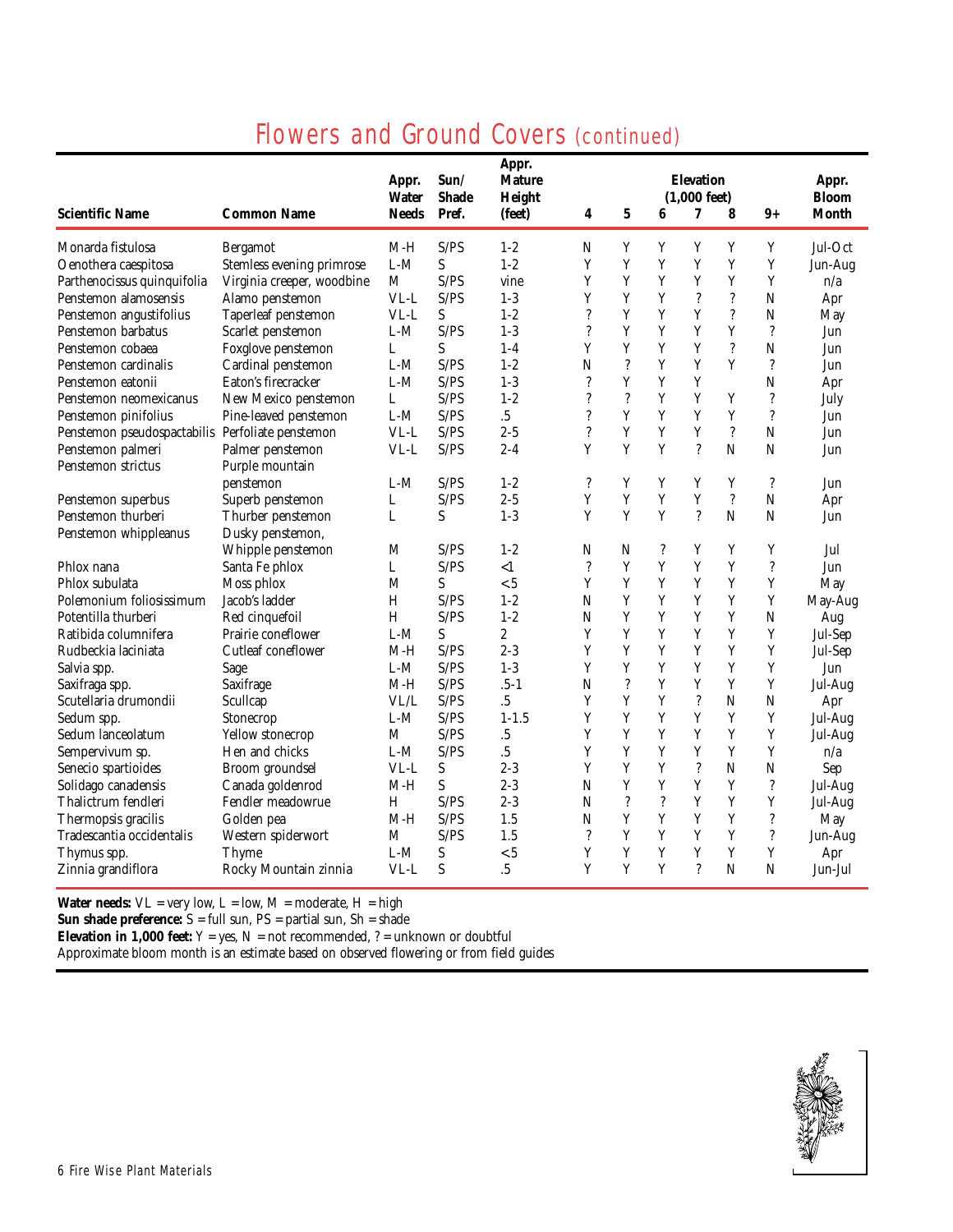

Cane Cholla



Golden Currant



Cliff Fenderbush



Lilac



Elderberry



Mountain Ninebark